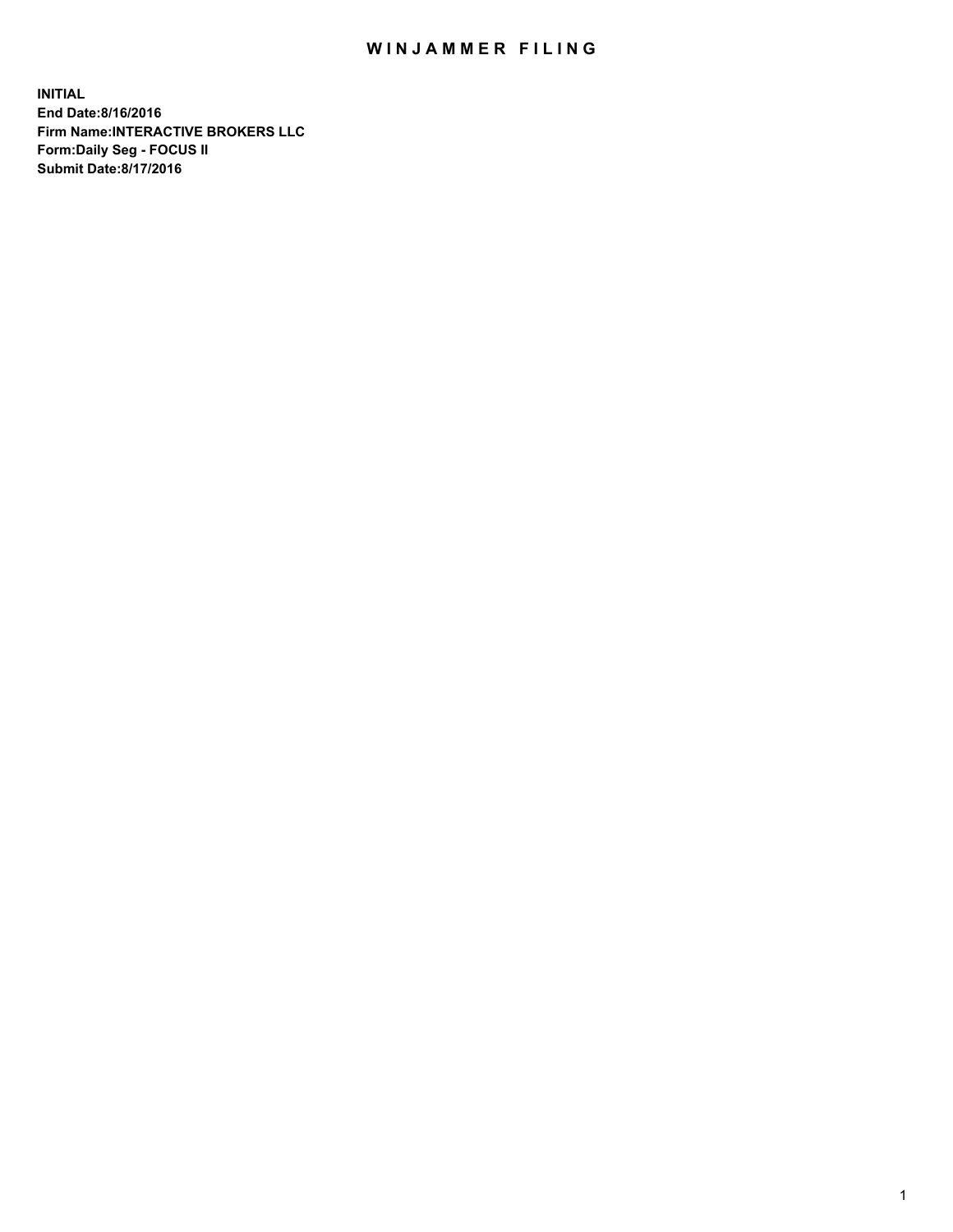## **INITIAL End Date:8/16/2016 Firm Name:INTERACTIVE BROKERS LLC Form:Daily Seg - FOCUS II Submit Date:8/17/2016 Daily Segregation - Cover Page**

| Name of Company<br><b>Contact Name</b><br><b>Contact Phone Number</b><br><b>Contact Email Address</b>                                                                                                                                                                                                                          | <b>INTERACTIVE BROKERS LLC</b><br><b>James Menicucci</b><br>203-618-8085<br>jmenicucci@interactivebrokers.c<br>om |
|--------------------------------------------------------------------------------------------------------------------------------------------------------------------------------------------------------------------------------------------------------------------------------------------------------------------------------|-------------------------------------------------------------------------------------------------------------------|
| FCM's Customer Segregated Funds Residual Interest Target (choose one):<br>a. Minimum dollar amount: ; or<br>b. Minimum percentage of customer segregated funds required:% ; or<br>c. Dollar amount range between: and; or<br>d. Percentage range of customer segregated funds required between: % and %.                       | $\overline{\mathbf{0}}$<br>0<br>155,000,000 245,000,000<br>00                                                     |
| FCM's Customer Secured Amount Funds Residual Interest Target (choose one):<br>a. Minimum dollar amount: ; or<br>b. Minimum percentage of customer secured funds required:%; or<br>c. Dollar amount range between: and; or<br>d. Percentage range of customer secured funds required between: % and %.                          | $\overline{\mathbf{0}}$<br>0<br>80,000,000 120,000,000<br>00                                                      |
| FCM's Cleared Swaps Customer Collateral Residual Interest Target (choose one):<br>a. Minimum dollar amount: ; or<br>b. Minimum percentage of cleared swaps customer collateral required:% ; or<br>c. Dollar amount range between: and; or<br>d. Percentage range of cleared swaps customer collateral required between:% and%. | $\overline{\mathbf{0}}$<br>$\overline{\mathbf{0}}$<br>00<br>0 <sub>0</sub>                                        |

Attach supporting documents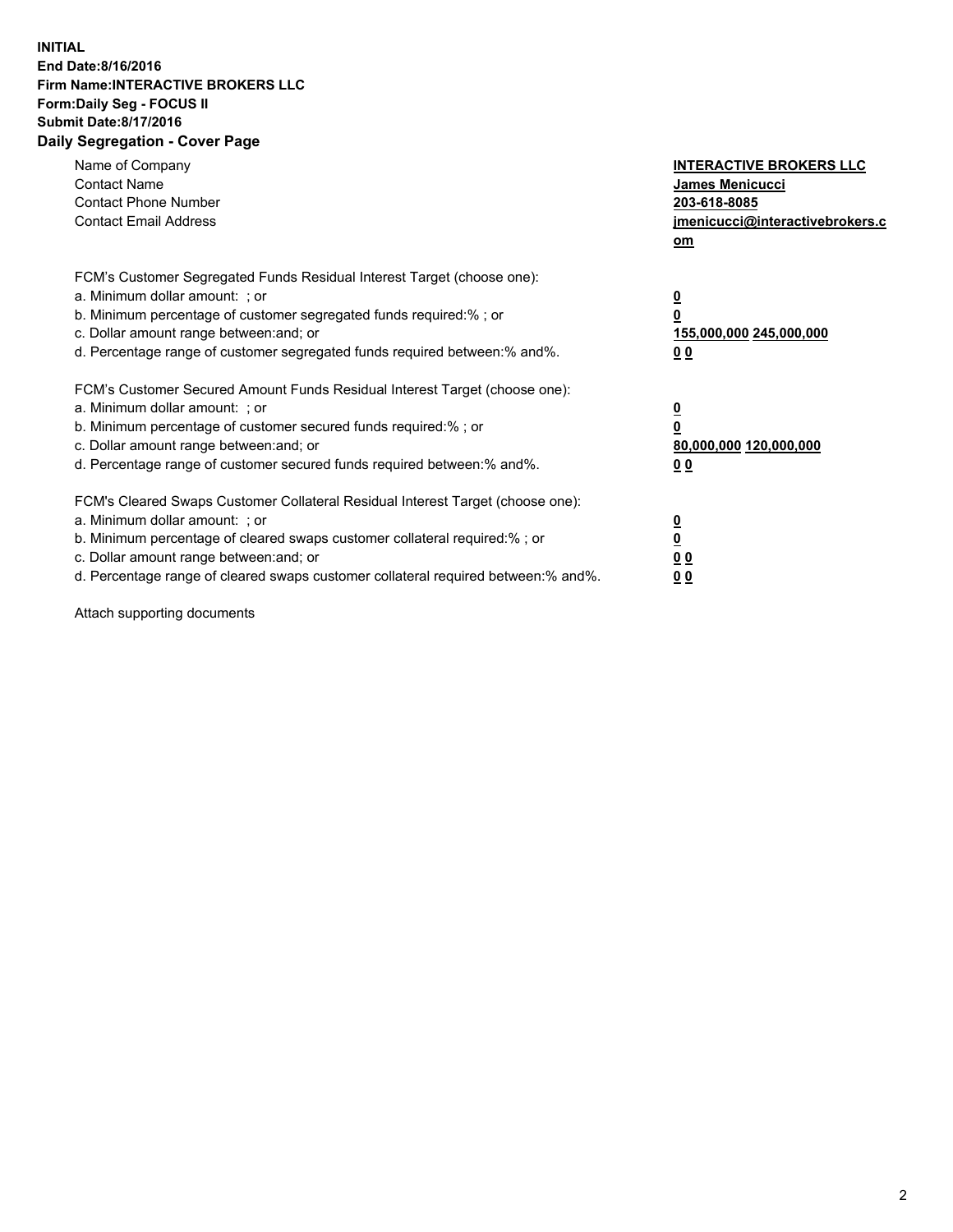## **INITIAL End Date:8/16/2016 Firm Name:INTERACTIVE BROKERS LLC Form:Daily Seg - FOCUS II Submit Date:8/17/2016 Daily Segregation - Secured Amounts**

|     | Daily Jegregation - Jeculed Aniounts                                                                       |                                  |
|-----|------------------------------------------------------------------------------------------------------------|----------------------------------|
|     | Foreign Futures and Foreign Options Secured Amounts                                                        |                                  |
|     | Amount required to be set aside pursuant to law, rule or regulation of a foreign                           | $0$ [7305]                       |
|     | government or a rule of a self-regulatory organization authorized thereunder                               |                                  |
| 1.  | Net ledger balance - Foreign Futures and Foreign Option Trading - All Customers                            |                                  |
|     | A. Cash                                                                                                    | 354,975,686 [7315]               |
|     | B. Securities (at market)                                                                                  | 0 [7317]                         |
| 2.  | Net unrealized profit (loss) in open futures contracts traded on a foreign board of trade                  | 24,461,522 [7325]                |
| 3.  | Exchange traded options                                                                                    |                                  |
|     | a. Market value of open option contracts purchased on a foreign board of trade                             | 257,910 [7335]                   |
|     | b. Market value of open contracts granted (sold) on a foreign board of trade                               | $-63,587$ [7337]                 |
| 4.  | Net equity (deficit) (add lines 1.2. and 3.)                                                               | 379,631,531 [7345]               |
| 5.  | Account liquidating to a deficit and account with a debit balances - gross amount                          | 80,464 [7351]                    |
|     | Less: amount offset by customer owned securities                                                           | 0 [7352] 80,464 [7354]           |
| 6.  | Amount required to be set aside as the secured amount - Net Liquidating Equity                             | 379,711,995 [7355]               |
|     | Method (add lines 4 and 5)                                                                                 |                                  |
| 7.  | Greater of amount required to be set aside pursuant to foreign jurisdiction (above) or line                | 379,711,995 [7360]               |
|     | 6.                                                                                                         |                                  |
|     | FUNDS DEPOSITED IN SEPARATE REGULATION 30.7 ACCOUNTS                                                       |                                  |
| 1.  | Cash in banks                                                                                              |                                  |
|     | A. Banks located in the United States                                                                      | $0$ [7500]                       |
|     | B. Other banks qualified under Regulation 30.7                                                             | 0 [7520] 0 [7530]                |
| 2.  | Securities                                                                                                 |                                  |
|     | A. In safekeeping with banks located in the United States                                                  | 426,005,710 [7540]               |
|     | B. In safekeeping with other banks qualified under Regulation 30.7                                         | 0 [7560] 426,005,710 [7570]      |
| 3.  | Equities with registered futures commission merchants                                                      |                                  |
|     | A. Cash                                                                                                    | $0$ [7580]                       |
|     | <b>B.</b> Securities                                                                                       | $0$ [7590]                       |
|     | C. Unrealized gain (loss) on open futures contracts                                                        | $0$ [7600]                       |
|     | D. Value of long option contracts                                                                          | $0$ [7610]                       |
|     | E. Value of short option contracts                                                                         | 0 [7615] 0 [7620]                |
| 4.  | Amounts held by clearing organizations of foreign boards of trade                                          |                                  |
|     | A. Cash                                                                                                    | $0$ [7640]                       |
|     | <b>B.</b> Securities                                                                                       | $0$ [7650]                       |
|     | C. Amount due to (from) clearing organization - daily variation                                            | $0$ [7660]                       |
|     | D. Value of long option contracts                                                                          | $0$ [7670]                       |
|     | E. Value of short option contracts                                                                         | 0 [7675] 0 [7680]                |
| 5.  | Amounts held by members of foreign boards of trade                                                         |                                  |
|     | A. Cash                                                                                                    | 63,936,303 [7700]                |
|     | <b>B.</b> Securities                                                                                       | $0$ [7710]                       |
|     | C. Unrealized gain (loss) on open futures contracts                                                        | 6,214,054 [7720]                 |
|     | D. Value of long option contracts                                                                          | 257,901 [7730]                   |
|     | E. Value of short option contracts                                                                         | -63,585 [7735] 70,344,673 [7740] |
| 6.  | Amounts with other depositories designated by a foreign board of trade                                     | $0$ [7760]                       |
| 7.  | Segregated funds on hand                                                                                   | $0$ [7765]                       |
| 8.  | Total funds in separate section 30.7 accounts                                                              | 496,350,383 [7770]               |
| 9.  | Excess (deficiency) Set Aside for Secured Amount (subtract line 7 Secured Statement<br>Page 1 from Line 8) | 116,638,388 [7380]               |
| 10. | Management Target Amount for Excess funds in separate section 30.7 accounts                                | 80,000,000 [7780]                |
| 11. | Excess (deficiency) funds in separate 30.7 accounts over (under) Management Target                         | 36,638,388 [7785]                |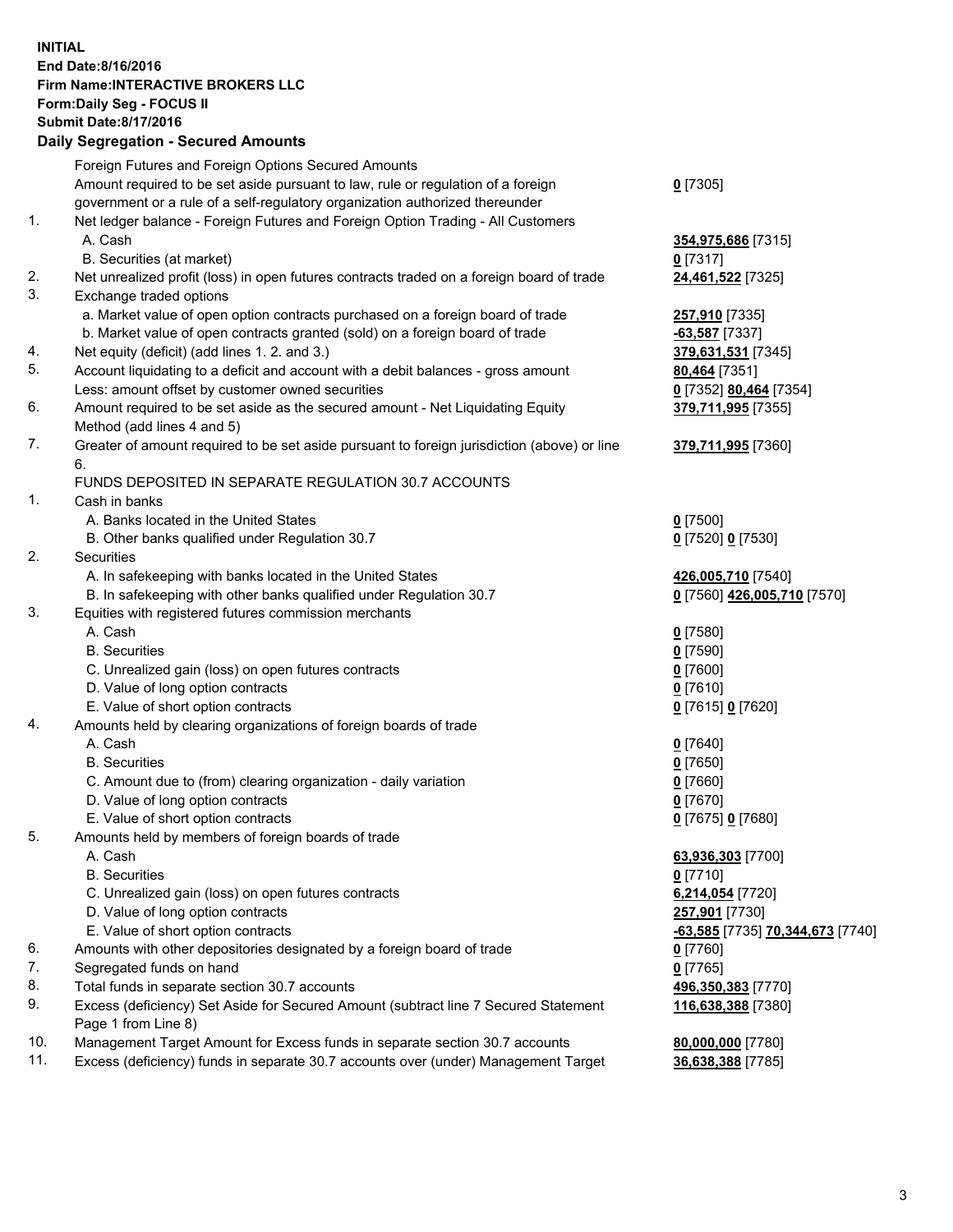**INITIAL End Date:8/16/2016 Firm Name:INTERACTIVE BROKERS LLC Form:Daily Seg - FOCUS II Submit Date:8/17/2016 Daily Segregation - Segregation Statement** SEGREGATION REQUIREMENTS(Section 4d(2) of the CEAct) 1. Net ledger balance A. Cash **3,069,148,064** [7010] B. Securities (at market) **0** [7020] 2. Net unrealized profit (loss) in open futures contracts traded on a contract market **-142,715,790** [7030] 3. Exchange traded options A. Add market value of open option contracts purchased on a contract market **134,921,089** [7032] B. Deduct market value of open option contracts granted (sold) on a contract market **-201,201,287** [7033] 4. Net equity (deficit) (add lines 1, 2 and 3) **2,860,152,076** [7040] 5. Accounts liquidating to a deficit and accounts with debit balances - gross amount **60,169** [7045] Less: amount offset by customer securities **0** [7047] **60,169** [7050] 6. Amount required to be segregated (add lines 4 and 5) **2,860,212,245** [7060] FUNDS IN SEGREGATED ACCOUNTS 7. Deposited in segregated funds bank accounts A. Cash **170,451,026** [7070] B. Securities representing investments of customers' funds (at market) **1,759,513,185** [7080] C. Securities held for particular customers or option customers in lieu of cash (at market) **0** [7090] 8. Margins on deposit with derivatives clearing organizations of contract markets A. Cash **30,583,694** [7100] B. Securities representing investments of customers' funds (at market) **1,176,546,846** [7110] C. Securities held for particular customers or option customers in lieu of cash (at market) **0** [7120] 9. Net settlement from (to) derivatives clearing organizations of contract markets **1,394,589** [7130] 10. Exchange traded options A. Value of open long option contracts **134,919,311** [7132] B. Value of open short option contracts **-201,198,776** [7133] 11. Net equities with other FCMs A. Net liquidating equity **0** [7140] B. Securities representing investments of customers' funds (at market) **0** [7160] C. Securities held for particular customers or option customers in lieu of cash (at market) **0** [7170] 12. Segregated funds on hand **0** [7150] 13. Total amount in segregation (add lines 7 through 12) **3,072,209,875** [7180] 14. Excess (deficiency) funds in segregation (subtract line 6 from line 13) **211,997,630** [7190] 15. Management Target Amount for Excess funds in segregation **155,000,000** [7194]

16. Excess (deficiency) funds in segregation over (under) Management Target Amount Excess

**56,997,630** [7198]